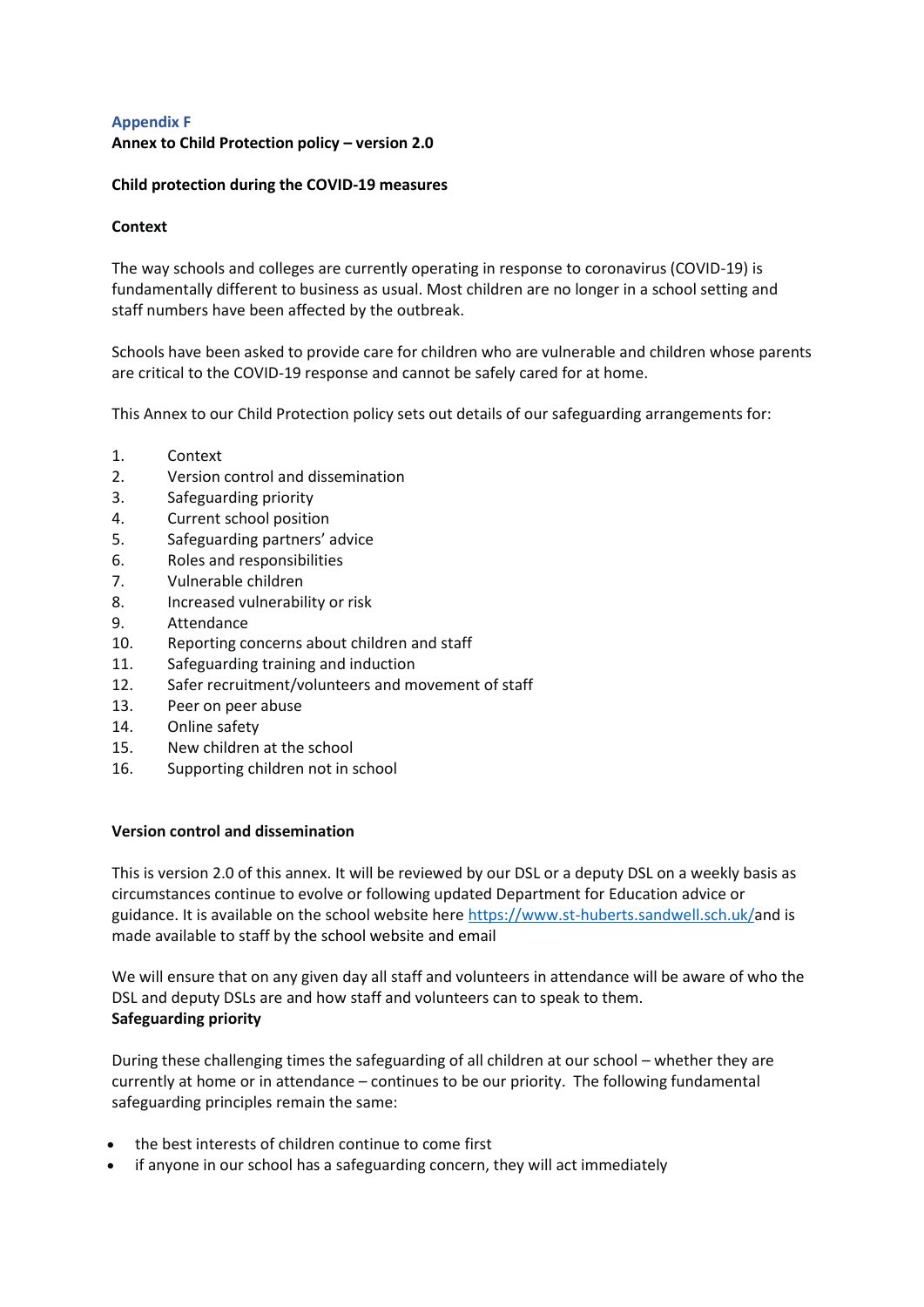- a designated safeguarding lead (DSL) or deputy DSL will always be available
- no unsuitable people will be allowed to gain access to children
- children should continue to be protected when they are online.

## **Current school position**

*At Our Lady & St. Hubert's, as has been advised by the government, for safety reasons, children's movement around school and working group's will be restricted. "Bubbles" are based on phases: Preschool/Reception, Year1 and 2, Year 3 and 4, Year 5 and 6. Year groups will work in their own classrooms, but will be allowed to mix within their phases. In school, one staircase will be used to go upstairs and one to come down.*

*We have introduced a staggered system for the start and end of the school day. Only one adult should accompany the child onto site and for the purpose of social distancing follow the one-way system to exit.*

All staff and volunteers attending on site from outside our school will complete an induction to ensure they are aware of safeguarding risks and know how to act if they have concerns.

#### **Safeguarding partners' advice**

We continue to work closely with our three safeguarding partners, and we will ensure this annex is consistent with their advice. This will include expectations for supporting children with education, health and care (EHC) plans, the local authority designated officer and children's social care, reporting mechanisms, referral thresholds and children in need. The current advice is below.

#### Guidance from West Midlands Police is found at this link https://west-

midlands.police.uk/coronavirus - Sandwell Metropolitan Borough Council have provided advice in the form of their monthly safeguarding newsletter in line with the guidance from the Department for Education https://www.gov.uk/government/publications/covid-19-safeguarding-inschoolscolleges-and-other-providers/coronavirus-covid-19-safeguarding-in-schoolscolleges-and-otherproviders . Regular updates are provided by Lisa Harvey, Education Representative for Sandwell Metropolitan Borough Council and we will ensure that this annexe continues to be consistent with the advice received. This information has been shared with staff along with an informative video from Safeguarding consultant, Andrew Hall for how this guidance should be implemented in school https://vimeo.com/401754140 Guidance from Sandwell and West Birmingham NHS Trust https://www.swbh.nhs.uk/services/school-nursing/

#### **Roles and responsibilities**

The roles and responsibilities for safeguarding in our school remain in line with our Child Protection Policy.

If possible, our DSL and at least one deputy DSL will be available on site during the school day. Where this is not possible, we will:

- have a trained DSL or deputy DSL available by phone and/or online video; or
- ensure we have access to a trained DSL or deputy DSL from another school or college by phone and/or online video.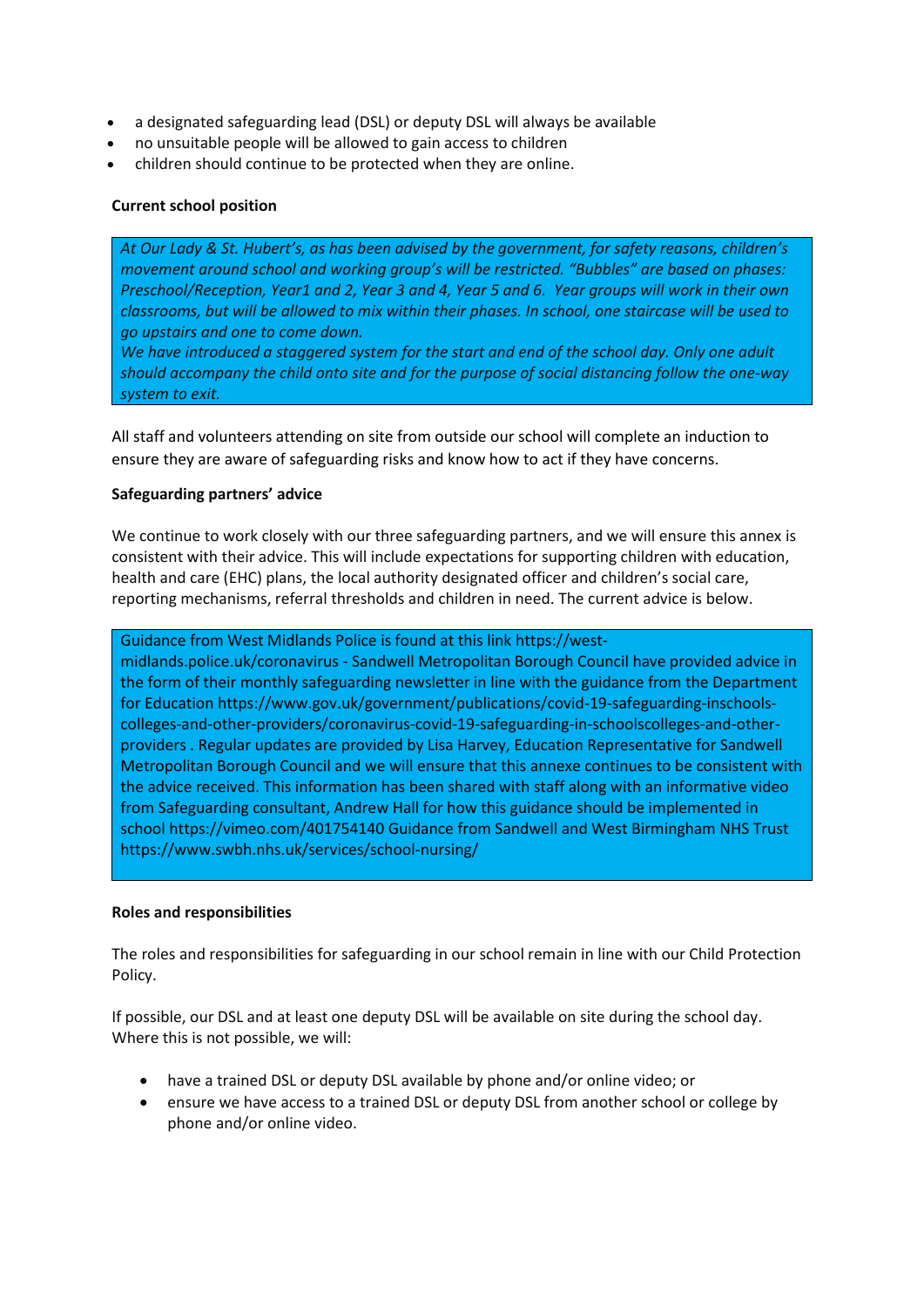Where our DSL or a deputy DSL cannot be on site, then in addition to one of the above options we will also ensure a senior leader from the school takes responsibility for co-ordinating safeguarding on site.

**The designated safeguarding lead (DSL) for child protection is** Claire Channa Contact details: email: claire.channa@st-huberts.sandwell.sch.uk tel: 0121 422 2629 **The deputy designated lead(s) is** Anthony Brown Contact details: email: anthony.Brown@st-huberts.sandwell.sch.uk tel: 0121 422 2629 **The deputy designated lead(s) Sian Cook** Contact details: email: [sian.cook@st-huberts.sandwell.sch.uk](mailto:sian.cook@st-huberts.sandwell.sch.uk) tel 0121 422 2629 **The deputy designated lead(s) is** Megan Hancox

Contact details: email: megan.hancox@st-huberts.sandwell.sch.uk tel: 0121 422 2629

looked after by the local authority. A child may also be deemed to be vulnerable if they have been assessed as being in need or otherwise meet the definition in section 17 of the Children Act 1989.

There is an expectation that vulnerable children who have a social worker will attend school, so long as they do not have underlying health conditions that put them at risk. Where a parent does not want their child to attend school, and their child is considered Those who have a social worker include children who have a child protection plan and those who are vulnerable, we will discuss this with the social worker and explore the reasons for this directly with the parent.

Those with an EHC plan will be risk-assessed in consultation with the local authority and parents to decide whether they need to continue to be offered a school place in order to meet their needs, or whether they can safely have their needs met at home. This could include, if necessary, carers, therapists or clinicians visiting the home to provide any essential services. Many children and young people with EHC plans can safely remain at home.

We will encourage our vulnerable children and young people to attend a school, including remotely if needed.

Senior leaders in our school, especially the DSL (and deputies) know who our most vulnerable children are, and they have the flexibility to offer a place to those on the edge of receiving children's social care support.

We will continue to work with children's social workers and the local authority virtual school head (VSH) for looked-after and previously looked-after children.

#### **Increased vulnerability or risk**

Negative experiences and distressing life events, such as the current circumstances, can affect the mental health of pupils and their parents. Staff will be aware of this in setting expectations of pupils'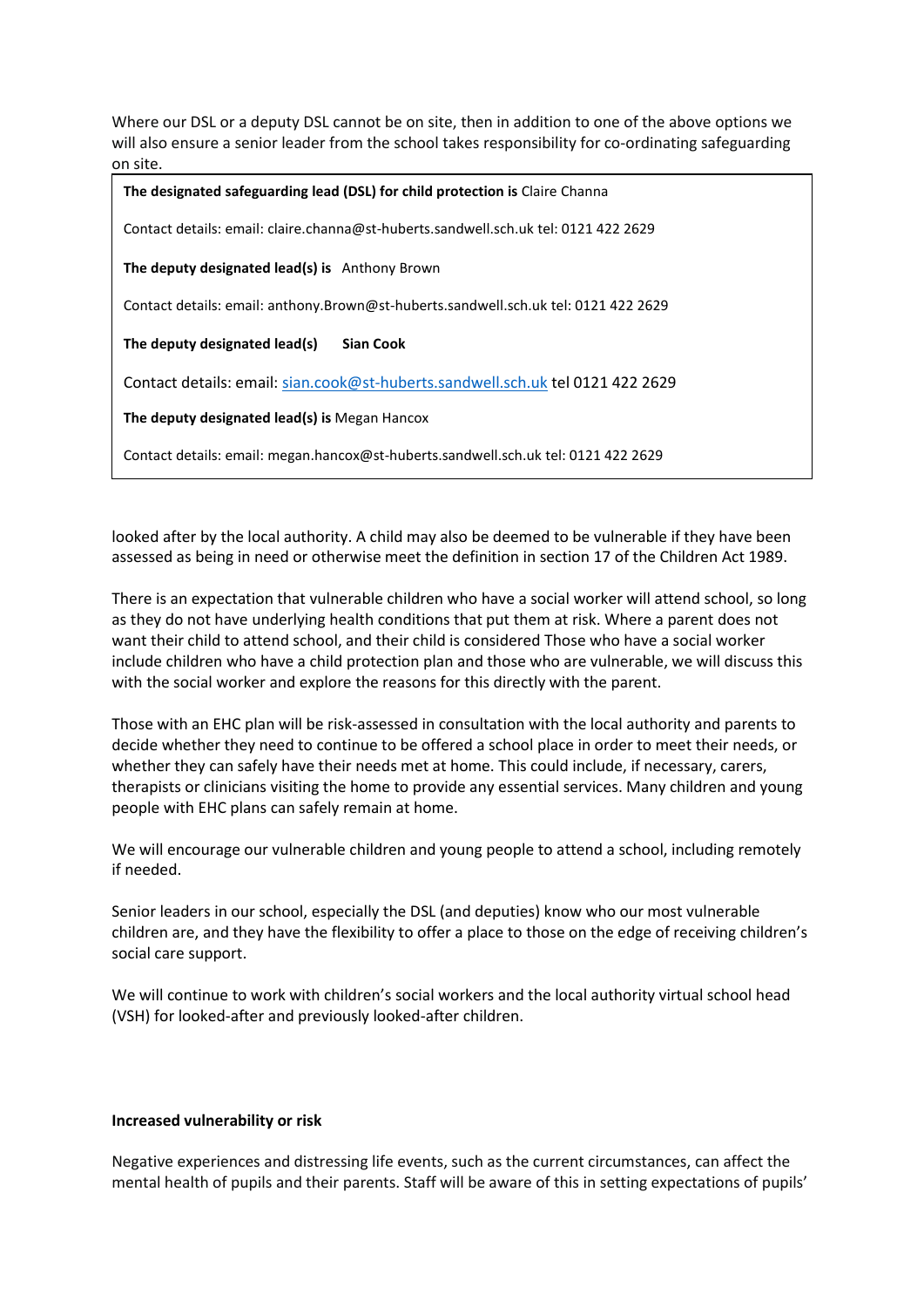work where they are at home. Where we are providing for children of critical workers and vulnerable children on site, we will ensure appropriate support is in place for them.

Our staff and volunteers will be aware of the mental health of [children](https://safeguarding.network/safeguarding-resources/specific-risks-children-additional-needs/mental-health/) and their [parents and carers](https://safeguarding.network/safeguarding-resources/parental-issues/parental-mental-ill-health/) and will contact the DSL or a deputy if they have any concerns. **Attendance** 

Where a child is expected but does not arrive at school, we will follow our attendance procedure and attempt to contact the family. If contact cannot be made, the DSL or a deputy DSL will be informed.

The DSL or a deputy will attempt to contact the parents through various methods, such as telephone, FaceTime, Skype or by contact a relative in the first instance. If contact cannot be made or if the DSL or a deputy DSL deems it necessary, we will undertake a home visit or ask an appropriate agency to do so. A risk assessment will be carried out before any such visit is made to ensure staff the family are not put at risk.

Where a vulnerable child does not take up their place, we will notify their social worker.

## **Reporting concerns about children or staff**

The importance of all staff and volunteers acting immediately on any safeguarding concerns remains. Staff and volunteers will continue to follow our Child Protection procedures [*insert link*] and advise the DSL of any concerns they have about any child, including those who are not attending school.

The varied arrangements in place as a result of the COVID-19 measures do not reduce the risks that children may face from staff or volunteers. As such, it remains extremely important that any allegations of abuse made against staff or volunteers attending our school are dealt with thoroughly and efficiently and in accordance with our Safeguarding Policy

## **Staff training and induction**

For the duration of the COVID-19 measures, our DSL and deputy DSLSs are unlikely to receive their refresher training. In line with government guidance, our trained DSLs and deputy DSLs will be classed as trained even if they cannot receive this training.

All current school staff have received safeguarding training and have read Part One and Annex A of Keeping Children Safe in Education. When new staff are recruited or volunteers join us, they will receive a safeguarding induction in accordance with our Child Protection Policy.

If staff from another setting attend the school site then, in line with government guidance, we will not undertake any additional safeguarding checks if the setting providing those staff confirm that:

- the individual has been subject to an enhanced DBS and children's barred list check and, that in the opinion of that setting, nothing resulted from those checks that provided any caused for concern
- there are no safeguarding investigations into the conduct of that individual
- the individual remains suitable to work with children.

## **Safer recruitment/volunteers and movement of staff**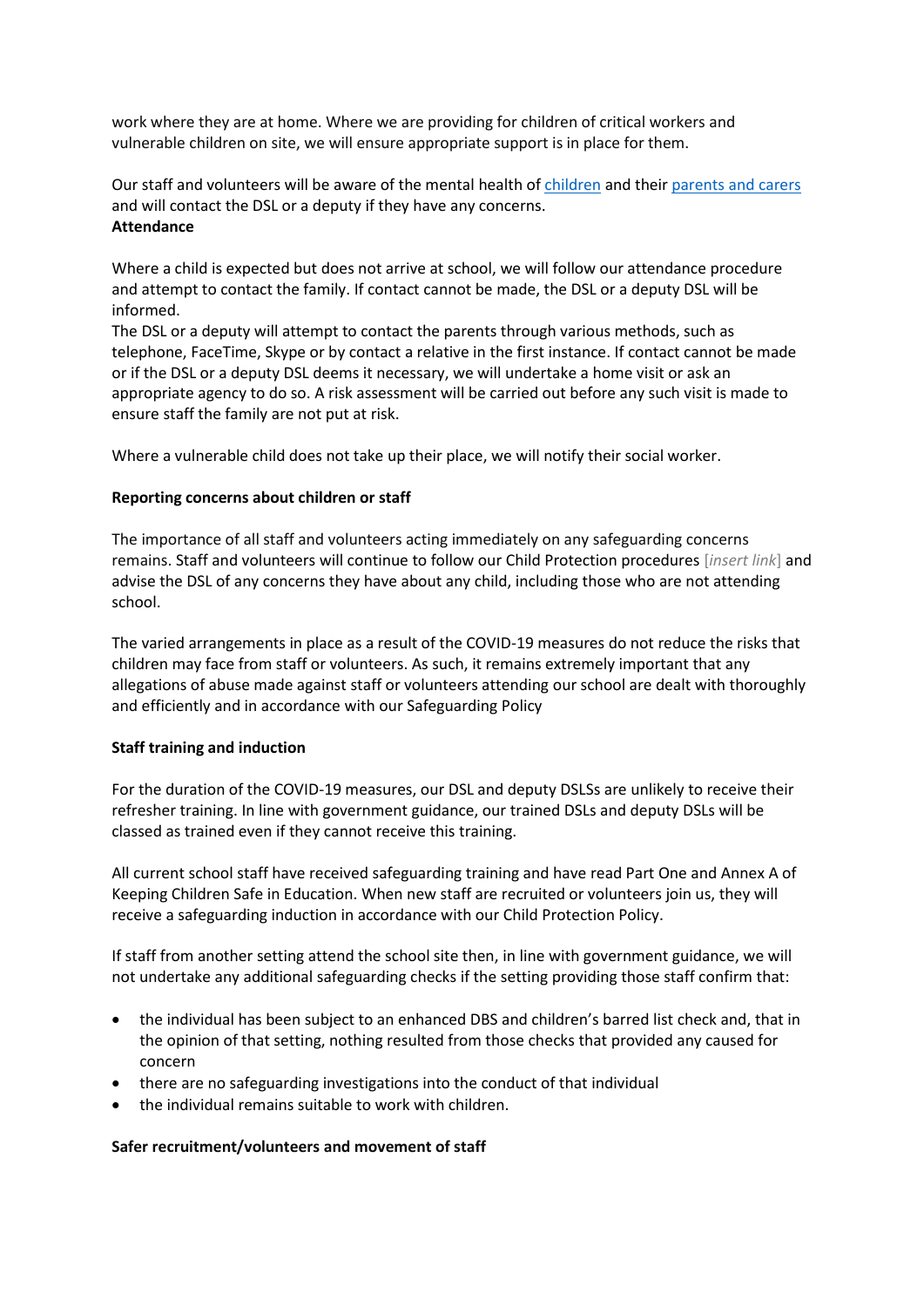It remains essential that people who are unsuitable are not allowed to enter the children's workforce or gain access to children.

When recruiting new staff, we will continue to follow our Safer Recruitment policy.

In response to COVID-19, the Disclosure and Barring Service (DBS) has made changes to its guidance on standard and enhanced DBS ID checking to minimise the need for face-to-face contact.

For volunteers we will continue to follow the checking and risk assessment process set out in paragraphs 167 to 172 of Keeping Children Safe in Education 2019. Under no circumstances will a volunteer who has not been checked be left unsupervised or allowed to engage in regulated activity.

It is essential from a safeguarding perspective that we are aware, on any given day, which staff/volunteers are on our school site and that the appropriate checks have been carried out on those individuals. We will continue to maintain our single central record (SCR) during these measures to ensure we have this awareness.

#### **Peer on peer abuse**

We recognise that children can abuse their peers and our staff are clear about the school's policy and procedures regarding peer on peer abuse. All peer on peer abuse is unacceptable and will be taken seriously. We also recognise that abuse can still occur during a school closure or partial closure and between those children who do attend the school site during these measures.

Our staff will remain vigilant to the [signs of peer-on-peer abuse](file:///C:/Users/Christine/AppData/Local/Microsoft/Windows/INetCache/Content.Outlook/0CGV3O2R/safeguarding.network/peer-on-peer) and will follow the process set out in our Child Protection Policy.

## **Online safety**

It is likely that children will be using the internet and engaging with social media far more during this time. Our staff are aware of the signs of cyberbullying and other online risks and our filtering and monitoring software remains in use during this time to safeguarding and support children.

Our staff will follow the process for online safety set out in our Child Protection Policy [*insert link*].

Staff who interact with children online will continue to look out for signs a child may be at risk. If a staff member is concerned about a child, that staff member will follow the approach set out in this annex and report that concern to the DSL or to a deputy DSL.

#### **New children at the school**

Children may join our school from other settings. When they do, we will seek from those settings the relevant welfare and child protection information. This is relevant for all children that join us, but it will be especially important where children are vulnerable.

For vulnerable children we will ensure we understand the reasons for the vulnerability and any arrangements in place to support them. As a minimum we will seek access to that child's EHC plan, child in need plan, child protection plan or, for looked-after children, their personal education plan and know who the child's social worker (and, for looked-after children, who the responsible VSH is).